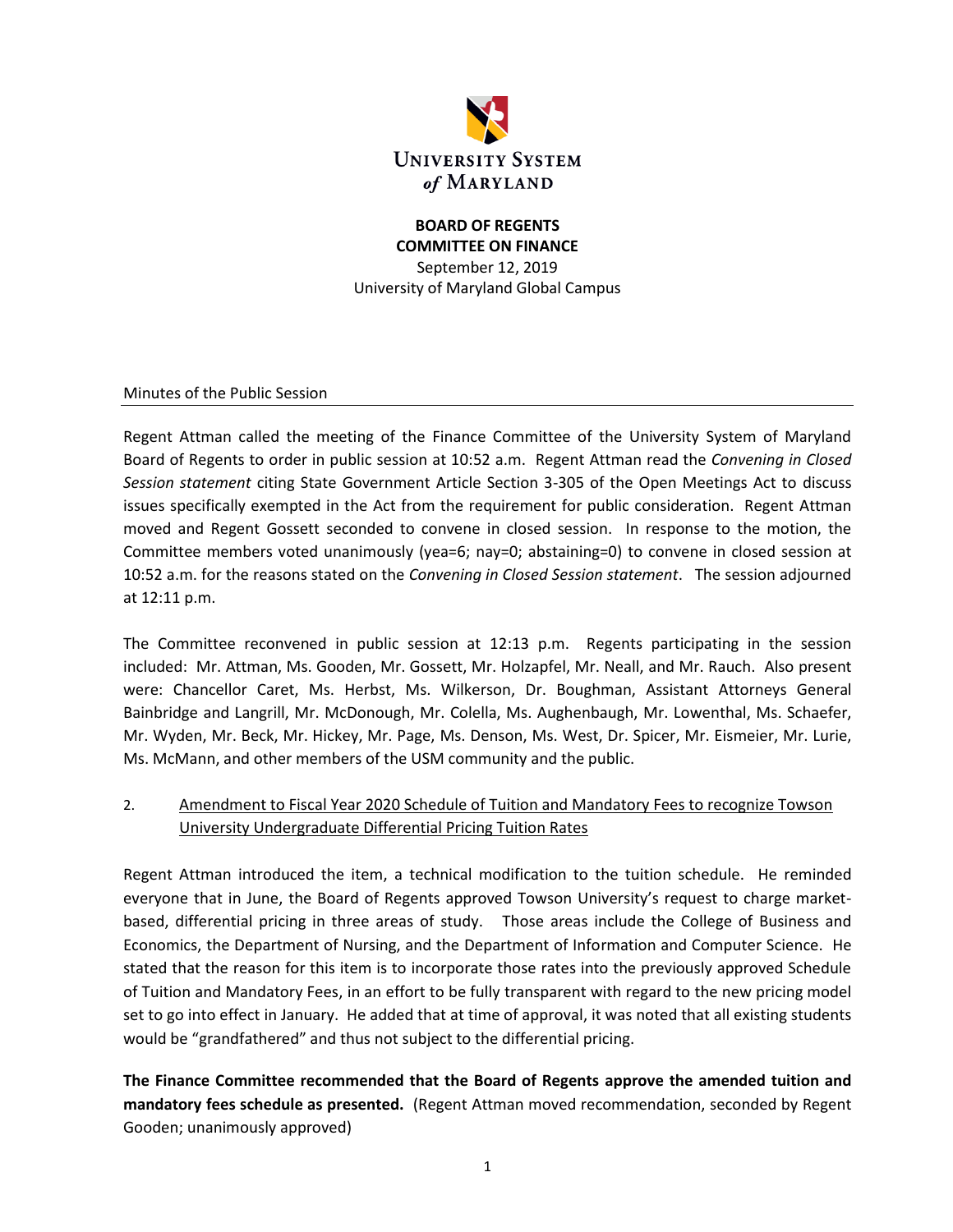Vote Count = YEAs: 5 NAYs: 0 Abstentions: 0

### 3. UMBC: New Health Services and Counseling Building

Regent Attman invited Vice President Schaefer to address the group. She explained that the University's counseling and health services are currently spread throughout a number of trailers that have reached their 30-year lifespan. She emphasized that it is considered a best practice is to provide these important student services under a single roof. Regent Attman concurred and underscored that student health and safety is priority number one for the Board of Regents. Students should have access to good quality health facilities and counseling. Regent Neall, the designated regent representative for UMBC, also voiced his support of the project.

**The Finance Committee recommended that the Board of Regents approve the funding of a new Health Services and Counseling Building through the use of up to \$12,000,000 of University System of Maryland revenue bonds, and \$5,000,000 of UMBC institutional funds as described in the item.**  (Regent Attman moved recommendation, seconded by Regent Neall; unanimously approved)

Vote Count = YEAs: 6 NAYs: 0 Abstentions: 0

## 4. University System of Maryland: Amendment to the Forty-First Bond Resolution—Auxiliary Facility and Tuition Revenue Bonds

Regent Attman stated that the bond resolution is related to the prior action item. Vice Chancellor Herbst and her team worked with UMBC to develop the project's funding plan, which includes \$12 million in auxiliary revenue bonds. The amendment formalizes the Board's approval of the use of System revenue bond proceeds for a portion of the UMBC project. Regent Attman explained that an action and formal approval is required by the System's Indenture of Trust, an agreement with a trustee on behalf of purchasers and holders of System revenue bond debt that covers all the uses of proceeds of the debt. The System's finances appear strong, based on clear and early indications of financial results, along with the recent credit rating agency actions to affirm the USM's current Aa1 and AA+ bond ratings. Regent Attman added that the amendment would not impact the USM bond rating.

**The Finance Committee recommended that the Board of Regents approve the Amendment to the Forty-First Bond Resolution.** (Regent Attman moved recommendation, seconded by Regent Gossett; unanimously approved)

Vote Count = YEAs: 6 NAYs: 0 Abstentions: 0

#### 5. University of Maryland, College Park: New Cole Field House

Regent Attman stated that the University is seeking approval of a \$14.3 million increase in the funding authorization for the new Cole Field House facility. Vice President Colella stated that this action would bring to conclusion the athletic component of the project. He pointed out that as is the case with all of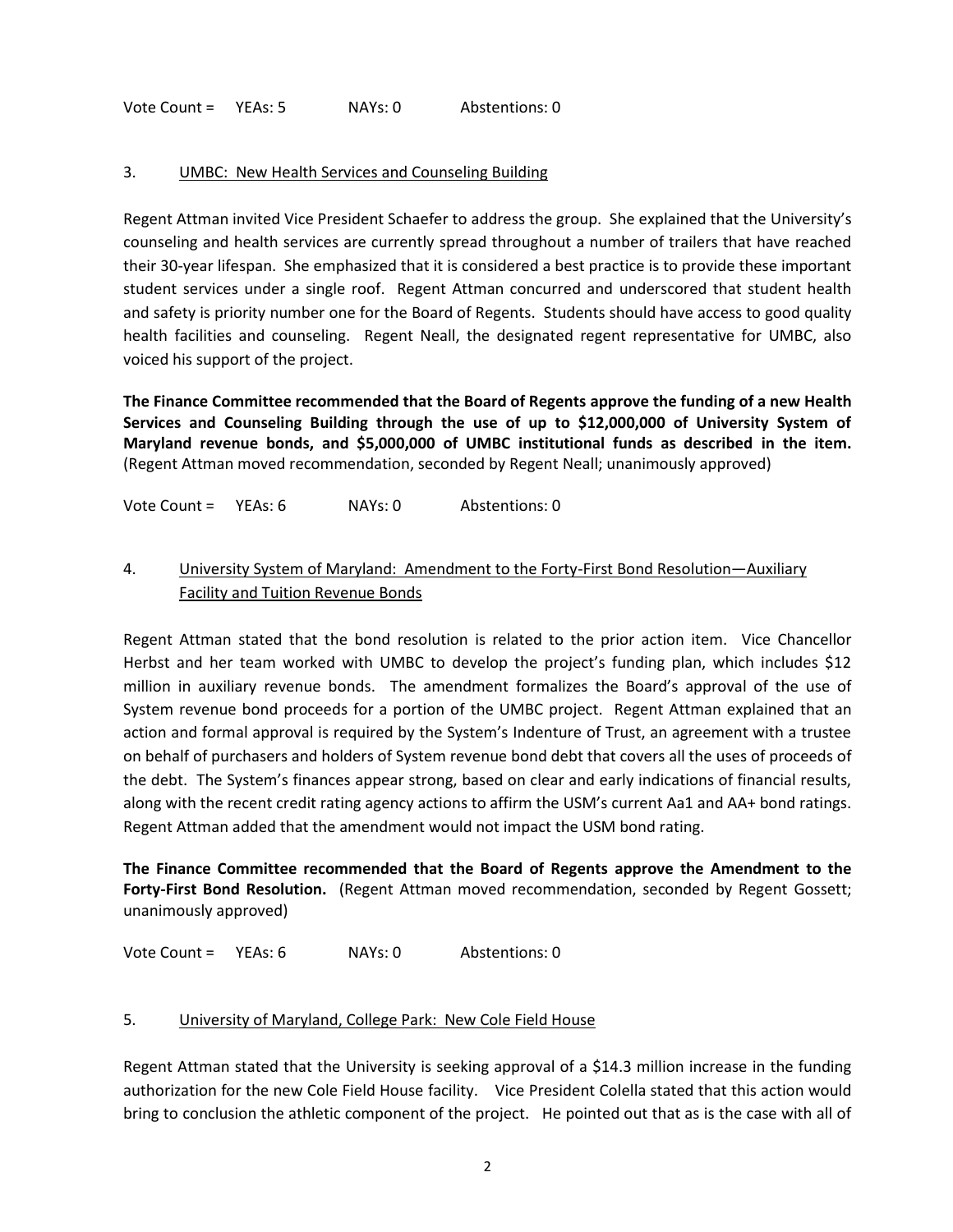the USM projects, the campus is experiencing a hyper-inflated construction market. He indicated that the campus now has bids in hand.

**The Finance Committee recommended that the Board of Regents approve the request for the University of Maryland, College Park to increase the funding authorization for New Cole Field House by \$14,300,000, from \$195,700,000 to \$210,000,000.** (Regent Attman moved recommendation, seconded by Regent Gossett; unanimously approved)

Vote Count = YEAs: 6 NAYs: 0 Abstentions: 0

## 6. Committee Charge

Regent Attman summarized the item. The Board's Organization and Compensation Committee has asked that each Board committee review and update its charge as appropriate. He noted that this is a good opportunity to reflect on what the committee is doing and should be doing. Regent Gooden recommended that as a result of the new legislation, the charge be updated to specify that at least one member have financial expertise and experience. Regent Attman and others agreed. He then offered a suggestion with regard to the number of committee meetings. He proposed that instead of stating that the committee meets six times per year, the language should be revised to indicate "as needed." Following a suggestion to set a minimum number of meetings, the members agreed that the committee should meet no fewer than four times per year.

**The Finance Committee recommended that the Board of Regents approve the proposed committee charge with the amended language as noted in the document.** (Regent Attman moved recommendation, seconded by Regent Gossett; unanimously approved)

Vote Count = YEAs: 6 NAYs: 0 Abstentions: 0

# 7. Board Statement of Values and Expectations on Collaboration and Cooperative Efforts in Acquiring and Implementing New Information Technology and Upgrading Business Processes

The status update was accepted for information purposes.

The meeting was adjourned at 12:30 p.m.

Respectfully submitted,

Gary L. Attman Chair, Committee on Finance